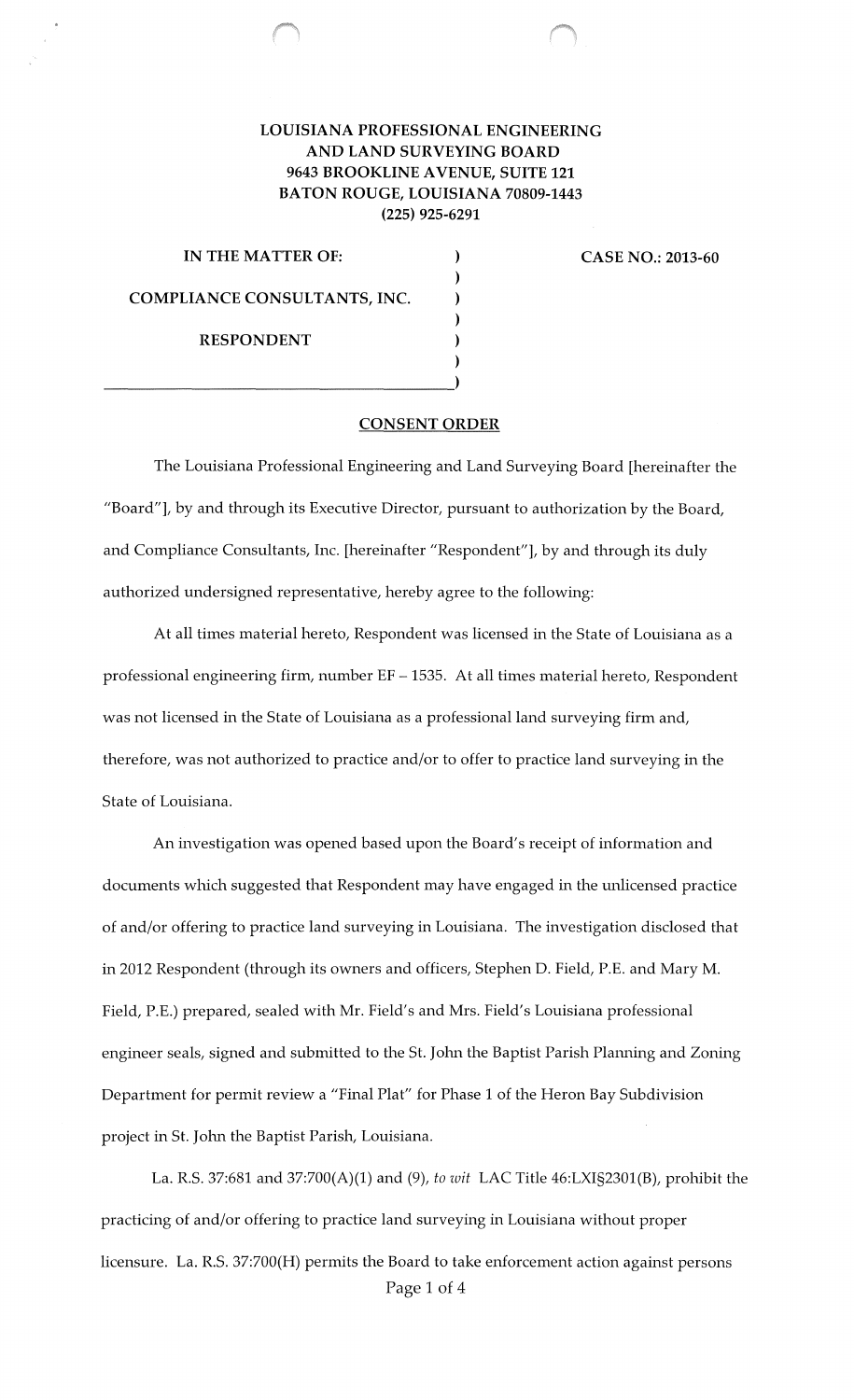who violate La. R.S. 37:681 and 37:700(A)(1) and (9), *to wit* LAC Title 46:LXI§2301(B), upon a finding of guilt following the preferral of charges, notice and hearing and a majority vote of its entire membership authorized to participate in the proceeding. La. R.S. 37:681, La. R.S. 37:700(A)(1) and (9), La. R.S. 37:700(H) and LAC Title 46:LXI§2301(B) were in effect at all times material hereto.

It is undisputed that at all times material hereto Respondent was not licensed to practice and/or offer to practice land surveying in Louisiana and that in 2012 Respondent practiced and/or offered to practice land surveying in Louisiana without proper licensure.

By letter dated July 8, 2013, the Board gave notice to Respondent that it was considering the preferral of charges against Respondent on the grounds that it may have violated La. R.S. 37:681 and 37:700(A)(1) and (9), *to wit* LAC Title 46:LXI§2301(B), relative to practicing and/or offering to practice land surveying in Louisiana without proper licensure.

Wishing to dispense with the need for further enforcement action and to conclude the instant proceeding without further delay and expense, for the purpose of this proceeding only, Respondent and the Board do hereby enter into this Consent Order, in which Respondent of its own free will consents to the issuance of a Consent Order by the Board, wherein Respondent agrees to (a) pay a fine of one thousand nine hundred (\$1,900.00) dollars, (b) pay administrative costs of three hundred thirty three and 74/100 (\$333.74) dollars, and (c) immediately cease and desist the preparation, sealing (with a Louisiana professional engineer seal), signing and issuance of survey plats or otherwise the practicing and/or offering to practice land surveying in Louisiana until such time as it is duly licensed by the Board; (d) the publication of this Consent Order on the Board's website and a summary of this matter in the Board's official journal, the *Louisiana Engineer and Surveyor Journal*, and the reporting of this matter to the National Council of Examiners for Engineering and Surveying (NCEES), identifying Respondent by name.

Respondent admits to violations of the referenced laws and/or rules regarding the practicing of and/or offering to practice land surveying without proper licensure. Respondent acknowledges awareness of said laws and/or rules and states that it will comply Page 2 of 4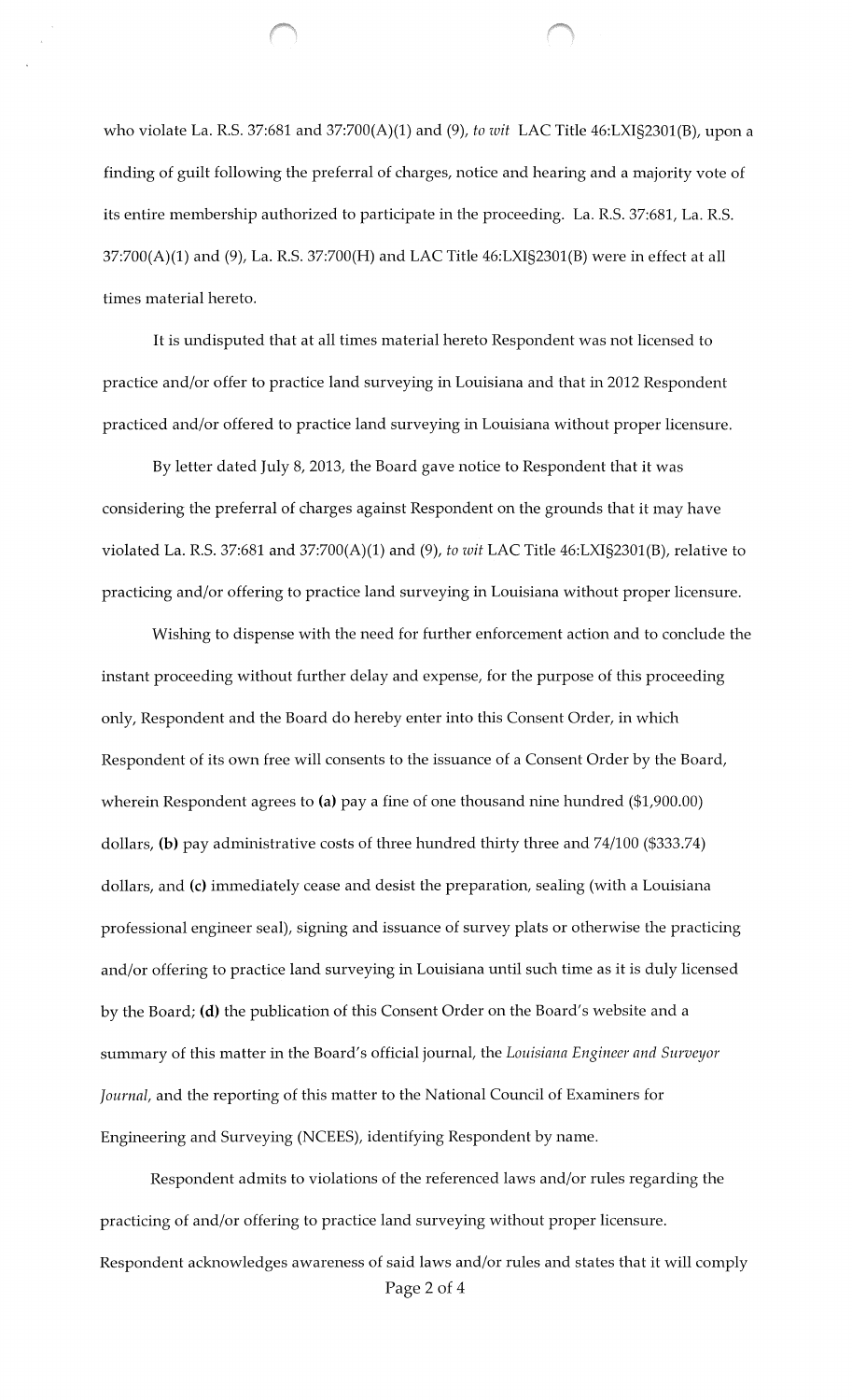with all applicable laws and rules henceforth. Respondent has been advised of its right to be represented by counsel before the Board and/or to appear at any hearing personally or by counsel and present witnesses and evidence in its own behalf, and it hereby waives this right and its right to appeal; and it states affirmatively that it has been afforded all administrative remedies due it under the law. Respondent further acknowledges awareness of the fact that the signed original of this Consent Order will remain in the custody of the Board as a public record and will be made available for public inspection and copying upon request.

Therefore, in consideration of the foregoing and by signing this Consent Order, Respondent does hereby waive its right to a hearing before the Board, to the presenting of evidence and witnesses in its behalf, to Findings of Fact and Conclusions of Law in this case, and to judicial review of this Consent Order.

Respondent hereby represents (a) that it fully understands the meaning and intent of this Consent Order, including but not limited to its final and binding effect, (b) that it has voluntarily entered into this Consent Order and that no other promise or agreement of any kind has been made to or with it by any person whatsoever to cause the execution of this instrument and (c) that the sanctions set forth in this Consent Order do not prevent the Board from taking further disciplinary or enforcement action against Respondent on matters not specifically addressed in this Consent Order.

WHEREFORE, the Louisiana Professional Engineering and Land Surveying Board and Respondent agree that:

1. Respondent shall pay a fine of one thousand nine hundred (\$1,900.00) dollars, which shall be tendered to the Board by certified check payable to the Board, due upon the signing of this Consent Order; and

2. Respondent shall pay administrative costs of three hundred thirty three and 74/100 (\$333.74) dollars, which shall be tendered to the Board by certified check payable to the Board, due upon the signing of this Consent Order; and

3. Respondent shall immediately cease and desist the preparation, sealing (with a Louisiana professional engineer seal), signing and issuance of survey plats or otherwise the Page 3 of 4